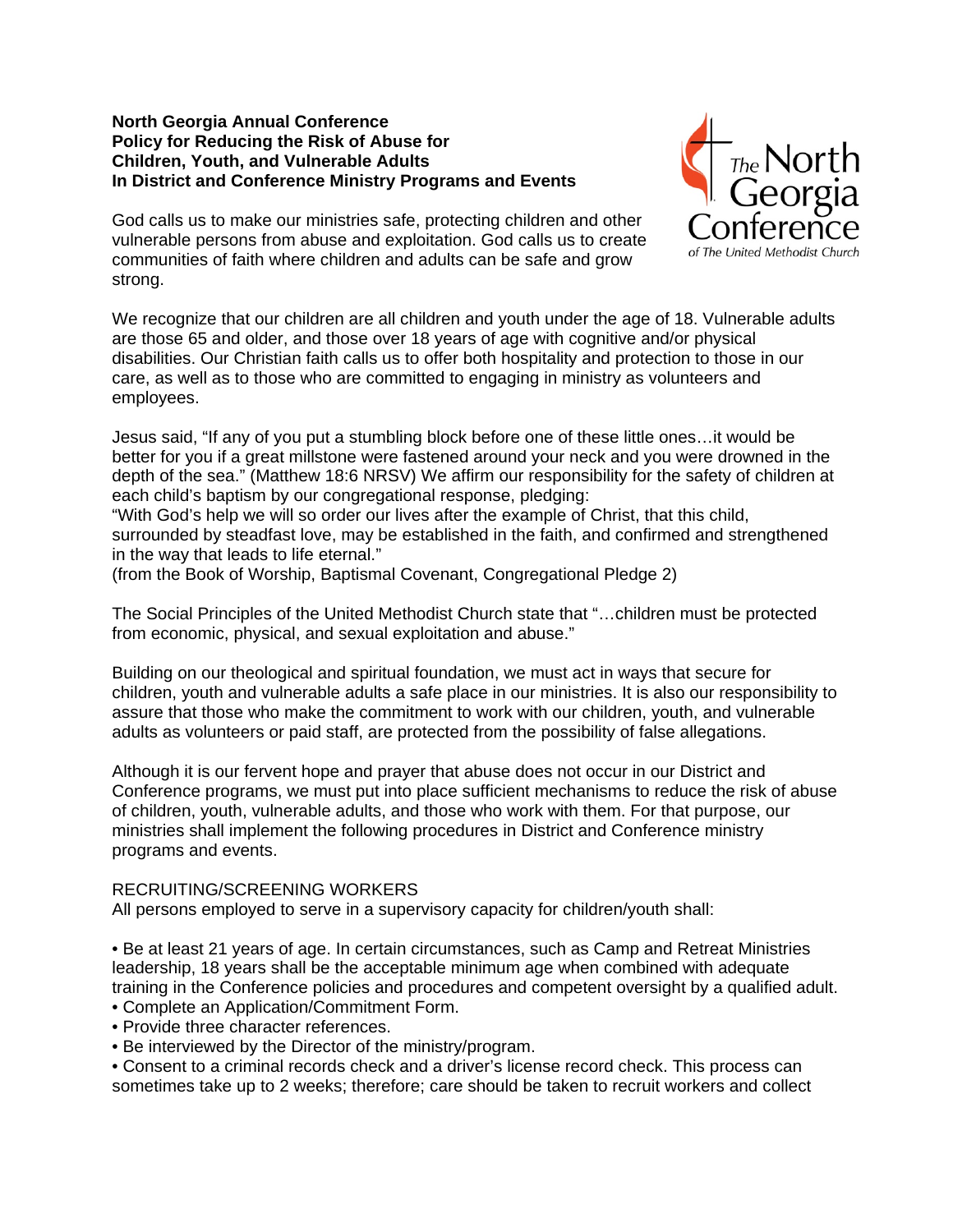necessary information for submission to proper authorities with enough lead time to fully meet the policy requirements).

All volunteers serving in a supervisory capacity for children/youth shall:

- Be at least 21 years of age.
- Complete an Application/Commitment form.
- Be interviewed by the Director of the ministry/program.
- Consent to a criminal records check and driver's license records check.
- Provide three character references.

All volunteers serving in a helping capacity for children/youth shall:

- Complete an Application/Commitment form.
- Be interviewed by the Director of the ministry/program.
- Consent to a criminal records check and driver's license records check.
- Provide three character references.

In the event that a substitute worker needs to be brought in under last minute circumstances, that person must:

- Complete an Application/Commitment form.
- Provide a character reference who can be contacted by the Director immediately.
- Complete a basic orientation/training provided by the Director or other supervisor before actually beginning work.

# **TRAINING**

Training must be a mandatory component of each Event's design. The Design Team shall be responsible for assuring that adequate insurance for the specific event and/or activities either from the Conference or the District is in place. The Design Team must also have a person available at the event who is designated to receive any report of allegations of abuse and follow through according to the Conference guidelines and the requirements of State Law. All workers shall be trained in safety, first aid, and abuse prevention.

Training shall include information, explanation, and discussion of:

- The Annual Conference Policy.
- Behaviors or other indicators which may signal problems.
- Requirements of Georgia law for reporting incidents of abuse.
- Procedures for response to incidents of abuse and for reporting incidents of abuse.

All workers and leaders will sign a covenant to abide by the Conference policy at the conclusion of each training prior to an event.

# REGULAR OPERATIONS FOR PROGRAMS AND EVENTS

All District and Conference ministries with children/youth shall be governed by these guidelines:

• Two adults shall be present at all times.